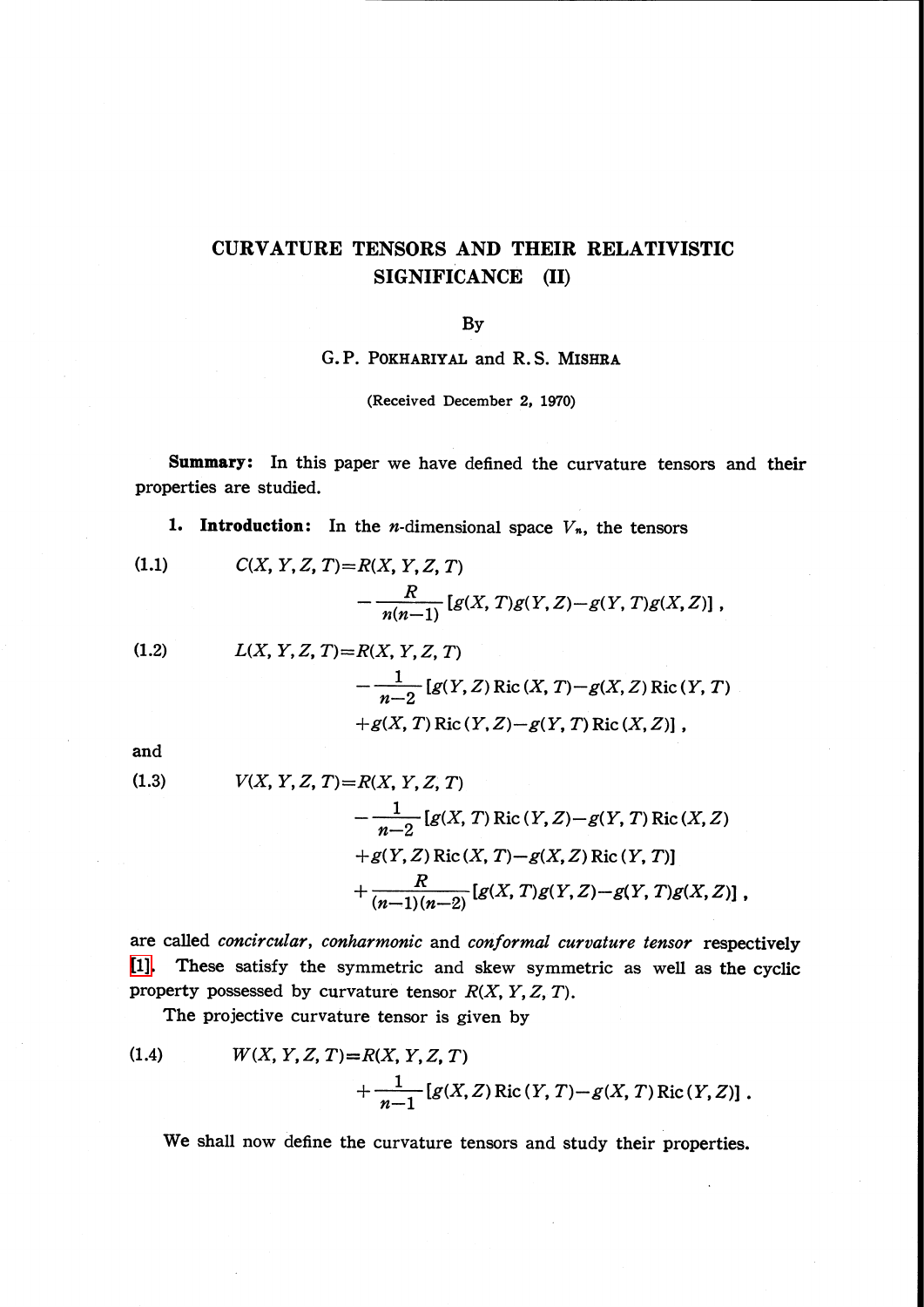### 2. Curvature Tensors

**Definition**  $(2.1)$ : We define the tensors

<span id="page-1-0"></span>(2.1) 
$$
W^*(X, Y, Z, T) \stackrel{\text{def}}{=} R(X, Y, Z, T) -\frac{1}{(n-1)} [g(X, Z) \text{ Ric}(Y, T) - g(X, T) \text{ Ric}(Y, Z)]
$$

(2.2)a 
$$
W_1(X, Y, Z, T) \stackrel{\text{def}}{=} R(X, Y, Z, T)
$$
  
  $+ \frac{1}{n-1} [g(X, T) \text{ Ric}(Y, Z) - g(Y, T) \text{ Ric}(X, Z)]$ ,

and

(2.2)b 
$$
W_1^*(X, Y, Z, T) \stackrel{\text{def}}{=} R(X, Y, Z, T)
$$
  

$$
- \frac{1}{n-1} [g(X, T) \text{ Ric}(Y, Z) - g(Y, T) \text{ Ric}(X, Z)].
$$

From the equations  $(1.1)$  to  $(2.2)$ b, it is clear that for an empty gravitational field characterized by  $Ric(X, Y) = 0$ , the eight fourth rank tensors are identical.

In the space  $V_{n}$ , from equations [\(1.1\),](#page-0-0) (1.2) and [\(1.3\)](#page-0-1) we have

(2.3) 
$$
V(X, Y, Z, T) = L(X, Y, Z, T) + \frac{n}{n-2} [R(X, Y, Z, T) - C(X, Y, Z, T)],
$$

which for  $V_{4}$  reduces to

$$
(2.4) \tV(X, Y, Z, T) = L(X, Y, Z, T) + 2R(X, Y, Z, T) - 2C(X, Y, Z, T) .
$$

We notice that [\(2.1\)](#page-1-0) is skew-symmetric in  $Z$ ,  $T$  and it also satisfies

$$
(2.5) \t W^*(X, Y, Z, T) + W^*(Y, Z, X, T) + W^*(Z, X, Y, T) = 0.
$$

Breaking  $W^{*}(X, Y, Z, T)$  in two parts viz.

$$
G(X, Y, Z, T) = \frac{1}{2} [W^*(X, Y, Z, T) - W^*(Y, X, Z, T)]
$$

and

$$
H(X, Y, Z, T) = \frac{1}{2} [W^*(X, Y, Z, T) + W^*(Y, X, Z, T)] ,
$$

which are respectively skew-symmetric and symmetric in  $X$ ,  $Y$ . From [\(2.1\)](#page-1-0) it follows that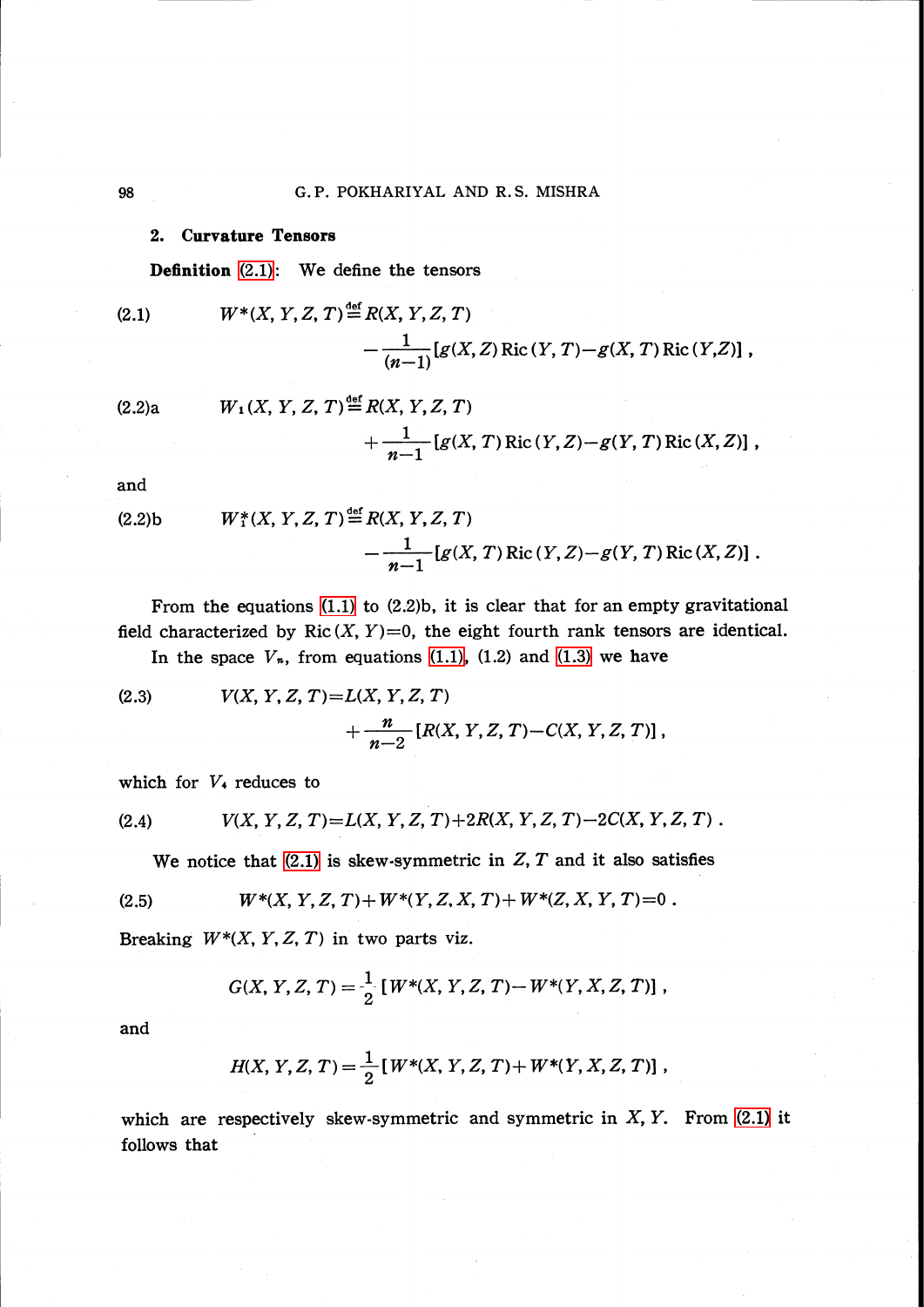<span id="page-2-0"></span>(2.6) 
$$
G(X, Y, Z, T) = R(X, Y, Z, T) - \frac{1}{2(n-1)} [g(X, Z) \operatorname{Ric}(Y, T) - g(X, T) \operatorname{Ric}(Y, Z) - g(Y, Z) \operatorname{Ric}(X, T) + g(Y, T) \operatorname{Ric}(X, Z)],
$$

and

<span id="page-2-3"></span>(2.7) 
$$
H(X, Y, Z, T) = \frac{1}{2(n-1)} [g(X, T) \operatorname{Ric}(Y, Z) - g(X, Z) \operatorname{Ric}(Y, T) - g(Y, Z) \operatorname{Ric}(X, T) + g(Y, T) \operatorname{Ric}(X, Z)].
$$

It can be seen from  $(2.6)$  that  $G(X, Y, Z, T)$  possesses all the symmetric and skew-symmetric properties of  $R(X, Y, Z, T)$  as well as the cyclic property [\[2\].](#page-6-1)

From equations [\(1.3\)](#page-0-1) and [\(2.6\)](#page-2-0) we get

(2.8) 
$$
G(X, Y, Z, T) = \frac{1}{2(n-1)} \left[ (3n-4)R(X, Y, Z, T) - (n-2) V(X, Y, Z, T) - \frac{R}{(n-1)} \{g(X, Z)g(Y, T) - g(X, T)g(Y, Z)\} \right],
$$

which for an electromagnetic field in  $V_{4}$  becomes

<span id="page-2-1"></span>
$$
(2.9) \t3G(X, Y, Z, T)=4R(X, Y, Z, T)-V(X, Y, Z, T).
$$

From equations (1.2) and [\(2.6\),](#page-2-0) for  $V_{4}$ , we have

<span id="page-2-2"></span>
$$
(2.10) \t 3G(X, Y, Z, T)=4R(X, Y, Z, T)-L(X, Y, Z, T).
$$

Thus equation [\(2.9\)](#page-2-1) is the consequence of [\(2.10\)](#page-2-2) for a space of vanishing scalar curvature.

Considering  $W_{1}(X, Y, Z, T)$  and  $W_{1}^{*}(X, Y, Z, T)$ , we notice that these are skew-symmetric in  $X$ ,  $Y$  and satisfy the cyclic property. We break both into two parts which are respectively skew-symmetric and symmetric in  $Z, T$ .

$$
A(X, Y, Z, T) = \frac{1}{2} [W_1(X, Y, Z, T) - W_1(X, Y, T, Z)],
$$
  

$$
B(X, Y, Z, T) = \frac{1}{2} [W_1(X, Y, Z, T) + W_1(X, Y, T, Z)],
$$

and

$$
M(X, Y, Z, T) = \frac{1}{2} [W_1^*(X, Y, Z, T) - W_1^*(X, Y, T, Z)]
$$
  

$$
N(X, Y, Z, T) = \frac{1}{2} [W_1^*(X, Y, Z, T) + W_1^*(X, Y, T, Z)]
$$

From  $(2.2)a$  it follows that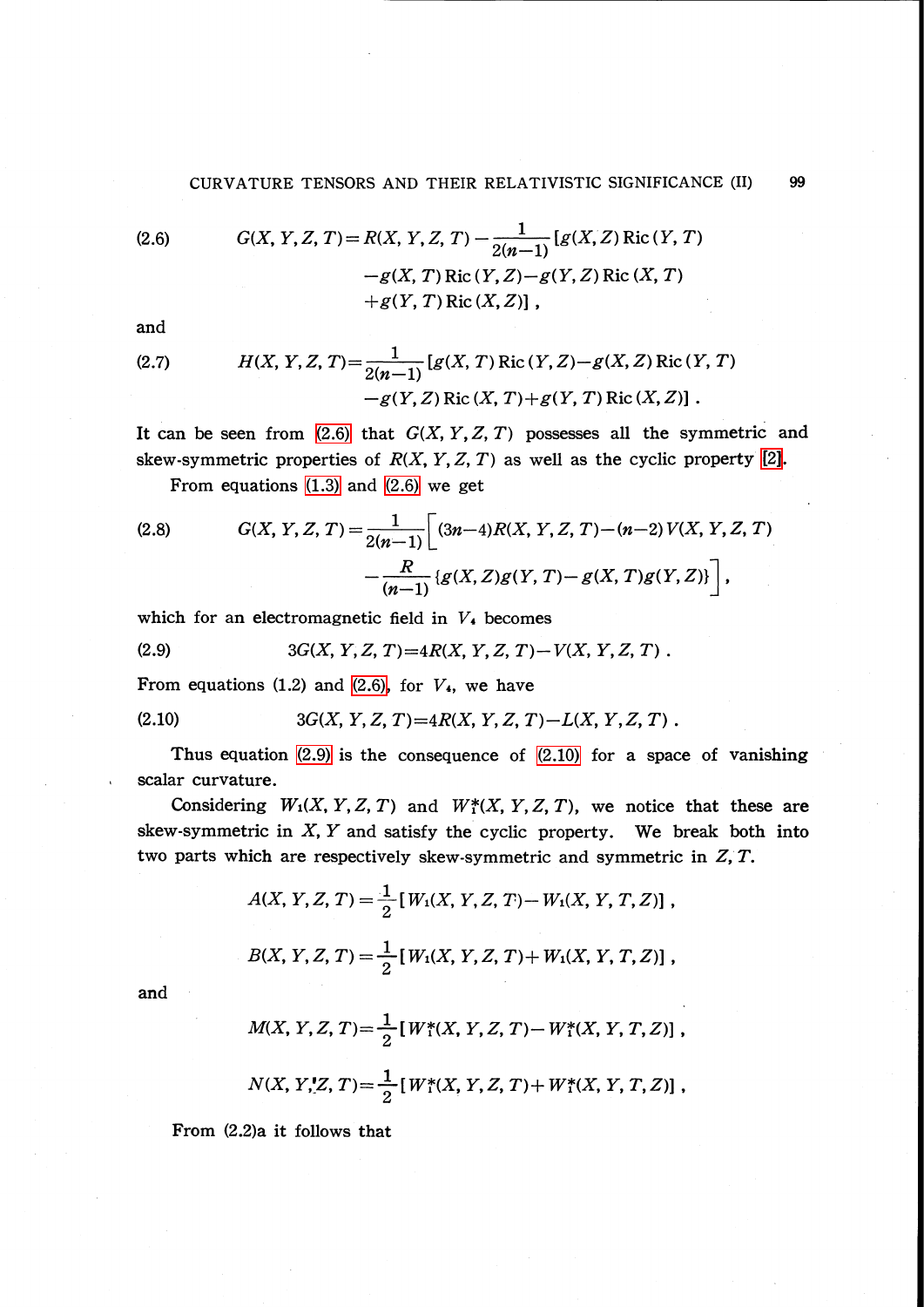# 100 **G.P. POKHARIYAL AND R.S. MISHRA**

<span id="page-3-0"></span>(2.11) 
$$
A(X, Y, Z, T) = R(X, Y, Z, T) + \frac{1}{2(n-1)} [g(X, T) \operatorname{Ric}(Y, Z) - g(Y, T) \operatorname{Ric}(X, Z) - g(X, Z) \operatorname{Ric}(Y, T) + g(Y, Z) \operatorname{Ric}(X, T)],
$$

and

(2.12) 
$$
B(X, Y, Z, T) = \frac{1}{2(n-1)} [g(X, T) \operatorname{Ric}(Y, Z) - g(Y, T) \operatorname{Ric}(X, Z) + g(X, Z) \operatorname{Ric}(Y, T) - g(Y, Z) \operatorname{Ric}(X, T)].
$$

 $A(X, Y, Z, T)$  satisfies symmetric, skew-symmetric and the cyclic properties as satisfied by  $R(X, Y, Z, T)$ .

From [\(1.3\)](#page-0-1) and (2.11), for an electromagnetic field in  $V_{4}$ , we have

$$
(2.13) \t3A(X, Y, Z, T) = 4R(X, Y, Z, T) - V(X, Y, Z, T) .
$$

Equations (1.2) and [\(2.11\)](#page-3-0) in  $V_{4}$  yield

$$
(2.14) \t3A(X, Y, Z, T)=4R(X, Y, Z, T)-L(X, Y, Z, T).
$$

From equation  $(2.2)$ b, we have,

<span id="page-3-1"></span>(2.15) 
$$
M(X, Y, Z, T) = R(X, Y, Z, T) + \frac{1}{2(n-1)} [g(X, Z) \operatorname{Ric}(Y, T) - g(X, T) \operatorname{Ric}(Y, Z) + g(Y, T) \operatorname{Ric}(X, Z) - g(Y, Z) \operatorname{Ric}(X, T)]
$$

and

(2.16) 
$$
N(X, Y, Z, T) = \frac{1}{2(n-1)} [g(Y, T) \operatorname{Ric}(X, Z) - g(X, T) \operatorname{Ric}(Y, Z) + g(Y, Z) \operatorname{Ric}(X, T) - g(X, Z) \operatorname{Ric}(Y, T)].
$$

For the electromagnetic field in  $V_4$ , from [\(1.3\)](#page-0-1) and [\(2.15\)](#page-3-1) we have

$$
(2.17) \t3M(X, Y, Z, T) = V(X, Y, Z, T) + 2R(X, Y, Z, T) .
$$

Also from  $(1.2)$  and  $(2.15)$  for  $V_{4}$ , we have

(2.18) 
$$
3M(X, Y, Z, T) = L(X, Y, Z, T) + 2R(X, Y, Z, T).
$$

 $M(X, Y, Z, T)$  satisfies symmetric, skew-symmetric as well as the cyclic property as satisfied by  $R(X, Y, Z, T)$ .

The vector

(2.19) 
$$
\theta_i = \frac{g_{ij} \epsilon^{j k l m} R_k^p R_{p l ; m}}{\sqrt{-g} R_{ab} R^{ab}},
$$

is called the complexion vector of a non-null electromagnetic field with no matter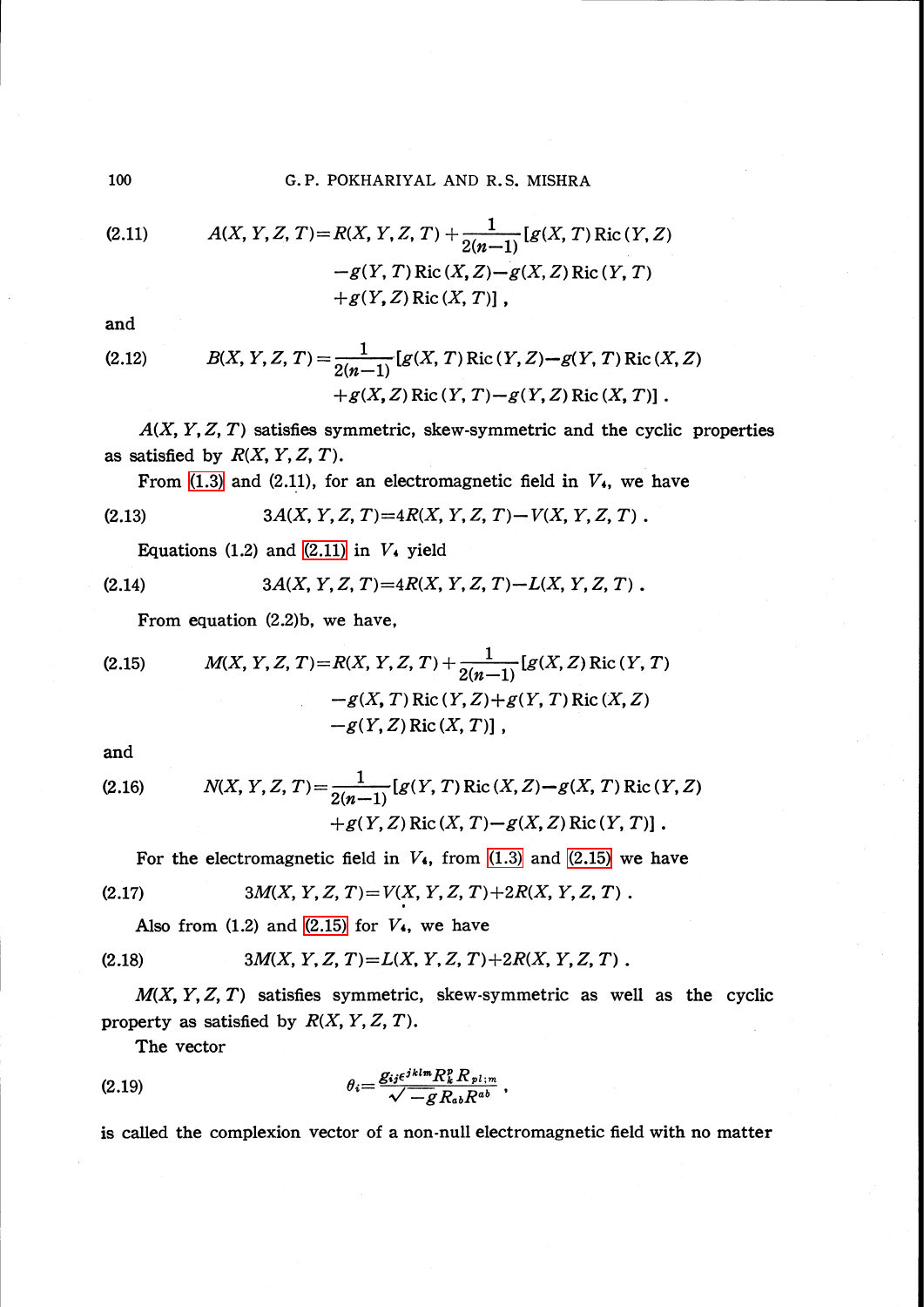### CURVATURE TENSORS AND THEIR RELATIVISTIC SIGNIFICANCE (II) 101

by Misner and Wheeler [\[3\]](#page-6-2) and its vanishing implies that field is purely electrical. A semi-colon stands for covariant differentiation.

Interchanging the dummy indices  $l, m$  (2.19) can be written as

<span id="page-4-0"></span>(2.20)  
\n
$$
\theta_{i} = \frac{g_{ij}\epsilon^{jkml}R_{k}^{p}R_{pm;l}}{\sqrt{-g}R_{ab}R^{ah}},
$$
\n
$$
= -\frac{g_{ij}\epsilon^{iklm}R_{k}^{p}R_{pm;l}}{\sqrt{-g}R_{ab}R^{ab}}.
$$

By setting  $W^{*h}$  pm;  $h=0$ , we get

$$
(2.21) \t R_{pm;l}=R_{pl;m},
$$

which on substitution in [\(2.20\)](#page-4-0) implies that  $\theta_{i}=0$ . Thus the vanishing of the divergence of the Weyl\* curvature tensor in an electromagnetic field implies a purely electric field.

It is seen that we can't get a purely electric field with the help of  $W_{1\,$  iii and  $W_{1}^{*}{}_{hijk}$ .

From equation [\(1.1\)](#page-0-0) on contracting, we get

$$
(2.22) \tC_i^j = \left(R_{ij} - \frac{R}{n} g_{ij}\right),
$$

an Einstein tensor.

By contracting  $W_{\kappa ijk}^{*}$ , defined by [\(2.1\)](#page-1-0), we get

<span id="page-4-1"></span>(2.23) 
$$
W_{hk}^* = g^{ij} W_{hijk}^* = \left(\frac{n-2}{n-1}\right) \left(R_{hk} + \frac{R}{n-2} g_{hk}\right),
$$

and

$$
W^* = g^{\lambda k} W_{\lambda k}^* = \left(\frac{n-2}{n-1}\right) \left\{ R + \frac{nR}{n-2} \right\} = 2R.
$$

The scalar invariant of second degree in  $W_{hk}^{*}$  is given by

(2.24) 
$$
W_{2}^{*}=W_{hk}^{*}W^{*hk}=\left(\frac{n-2}{n-1}\right)^{2}\left\{R_{2}+\frac{2R^{2}}{n-2}+\frac{nR^{2}}{(n-2)^{2}}\right\}.
$$

From  $(2.6)$ , on contracting, we have

(2.25) 
$$
G_{hk} = \frac{2n-3}{2(n-1)} \left[ R_{hk} + \frac{R}{(2n-3)} g_{hk} \right],
$$

and

$$
G = g^{\lambda k} G_{\lambda k} = \frac{3}{2} R.
$$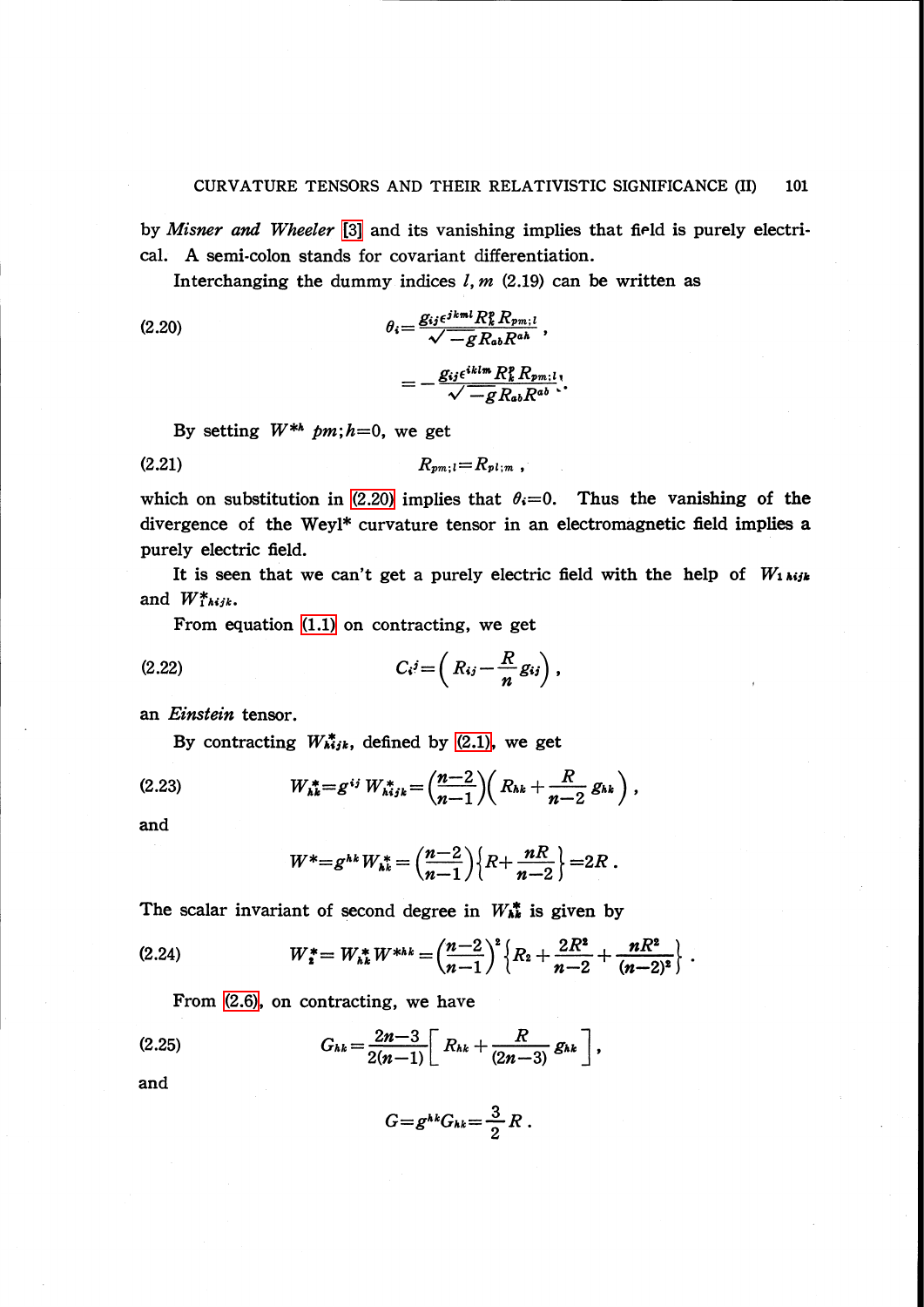Similarly from [\(2.7\)](#page-2-3) we have,

<span id="page-5-0"></span>
$$
(2.26) \tH_{hk} = \frac{-n}{2(n-1)} \left[ R_{hk} - \frac{R}{n} g_{hk} \right],
$$

and the scalar  $H=0$ .

Contracting  $W_{1hijk}$ ,  $A_{hijk}$  and  $B_{hijk}$ , we find that the results obtained are exactly similar to equations [\(2.23\)](#page-4-1) to [\(2.26\).](#page-5-0)

In the similar manner, on contracting  $W_{1hijk}^{*}$  we have

<span id="page-5-1"></span>(2.27) 
$$
W_{1 \, k}^{*} = \frac{n}{n-1} \left( R_{kk} - \frac{R}{n} g_{kk} \right),
$$

and

$$
W_1^*=g^{hk}W_{1,h,k}^*=0,
$$

This scalar invariant of second degree in  $W_{1,h,k}^{*}$  is given by

(2.28) 
$$
(W_1^*)_2 = W_{1 \, h \, k}^* W_1^{*h \, k} = \frac{n^2}{(n-1)^2} \left( R_2 - \frac{R^2}{n} \right).
$$

From [\(2.27\),](#page-5-1) we have

(2.29) 
$$
W_{1 \, k}^* R^{hk} = \frac{n}{(n-1)} \left( R_2 - \frac{R^2}{n} \right).
$$

Hence

(2.30) 
$$
W_{1 \, k}^* W_1^{* \, k} = \left(\frac{n}{n-1}\right) W_{1 \, k}^* R^{k k} .
$$

From [\(2.15\)](#page-3-1) we notice that contracted  $M_{ij}$  vanishes identically for an Einstein space. This enables us to extend the *Pirani* formation of gravitational waves to the Einstein space with the help of  $M_{h\text{-}ijk}$ .

For an Einstein space  $M_{hijk}$ ,  $W_{1hijk}^{*}$ ,  $W_{hijk}$  and  $V_{hijk}$  are identically equal. Also we can show that the vanishing of symmetric part  $N_{hijk}$  is the necessary and sufficient condition for a space to be an Einstein space.

We can also obtain the *Rainich* [\[4\]](#page-6-3) type of conditions for the existence of the non-null electrovac universe with the help of  $W_{1hijk}^{*}$  similar to those obtained by  $W_{hijk}$  [2].

From the above discussion it is seen that except the vanishing of the complexion vector, the tensor  $W_{1}^{*_{hijk}}$  behaves exactly in the same manner as  $W_{hijk}$ and their symmetric as well as skew symmetric parts have same properties. Similar thing happens with  $W_{hijk}^{*}$  and  $W_{1hijk}$ .